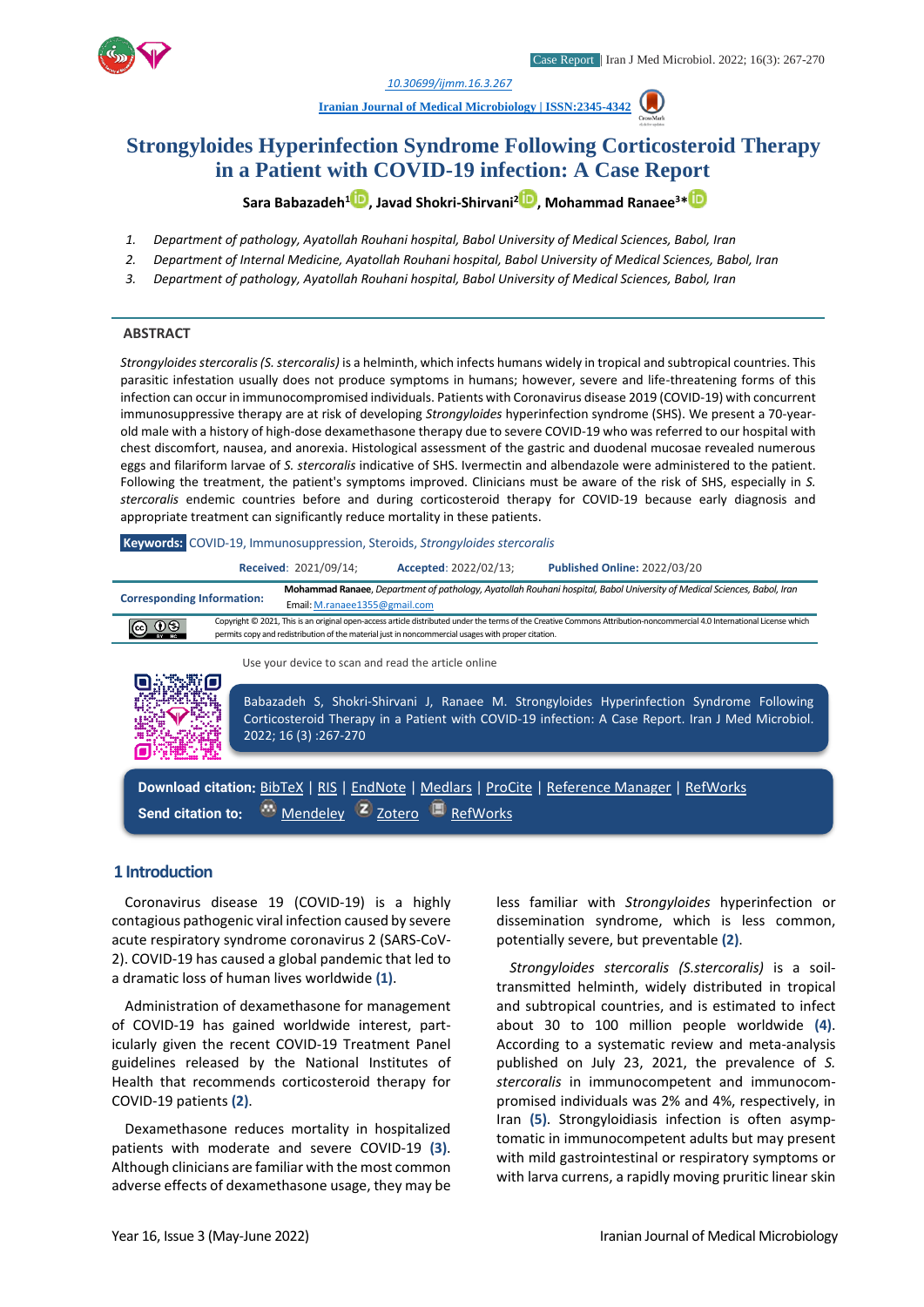eruption. Eosinophilia and positive serology are seen in about 77% and 81% of patients with Strongyloidiasis infection. However, microscopy and culture assessments are frequently negative in patients with asymptomatic infection. Severe and life-threatening forms of this infection can occur in some patients, especially in immunocompromised individuals **(4)**.

Strongyloidiasis hyperinfection syndrome (SHS) is defined as an acceleration in the parasite life cycle, which leads to excessive reproduction rates within the usual reproductive sites of the worm (skin, guts, and lungs). SHS is associated with an increased number of larvae in stool and/or sputum, along with clinical manifestations in the respiratory and gastrointestinal systems as well as the peritoneum. Disseminated Strongyloidiasis is a severe infection that results from massive dissemination of the parasite to other body organs, including the liver, heart, brain, and the urinary tract, where the parasite does not usually reach and colonize **(6)**.

The mortality rate in untreated SHS is reportedly 100%, while treatment with ivermectin may reduce mortality to 47%. Fatal *SHS* has been reported following short courses of low-dose glucocorticoid treatment and a single high dose of dexamethasone **(4)**.

COVID-19 patients with undiagnosed Strongyloidiasis who undergo immunosuppression are at risk of developing SHS **(7)**.

# **2. Case Presentation**

A 70-year-old man was admitted to the emergency ward of the Ayatollah Rouhani Hospital, Babol, Iran,



on September 1, 2020, with a history of chest discomfort, nausea, and loss of appetite for 10 days.

He had a history of mitral valve replacement and atrial fibrillation (AF) 13 years prior to his referral; and heart failure for 3 years. He was hospitalized due to severe COVID-19 about three weeks before the admission mentioned above, where he received 6 mg/day dexamethasone intravenously for 10 days. His vital signs were stable on admission, and oxygen saturation was 96% without supplemental oxygen. His physical examination was unremarkable except for AF arrhythmia.

Laboratory findings were as follows: white blood cell count (WBC): 17,600/µL (absolute neutrophil count: 7568/µL, absolute lymphocyte count: 2464/µL and absolute eosinophil count (EAC): 7040/µL), high sensitive C-reactive protein (h-CRP): 1 mg/L, ESR: 20 mm/h. Troponin I and CK-MB were negative. An electrocardiogram (ECG) showed AF rhythm with no ST–T wave changes.

After consultation with a gastroenterologist, a gastroduodenoscopy was performed. Gastroduodenoscopy revealed slight erythema in the gastric antrum, inflammation and few erosions in the distal part of the duodenum bulb, and a notable inflammation in D2. Multiple biopsies were taken from the gastric antrum and duodenal mucosae and sent for histopathologic examination.

Histopathologic examination of the biopsies showed numerous eggs and filariform larvae of *S. stercoralis* in the gastric and duodenal mucosae with increased eosinophilic infiltration in lamina propria [\(Figures 1\)](#page-1-0).

<span id="page-1-0"></span>

**Figure 1. A.** H & E slides (400x) of gastric antral mucosa show many larvae of *S. stercoralis.* **B.** H & E slides (400X) of duodenal mucosa show a large number of larvae of *S. stercoralis*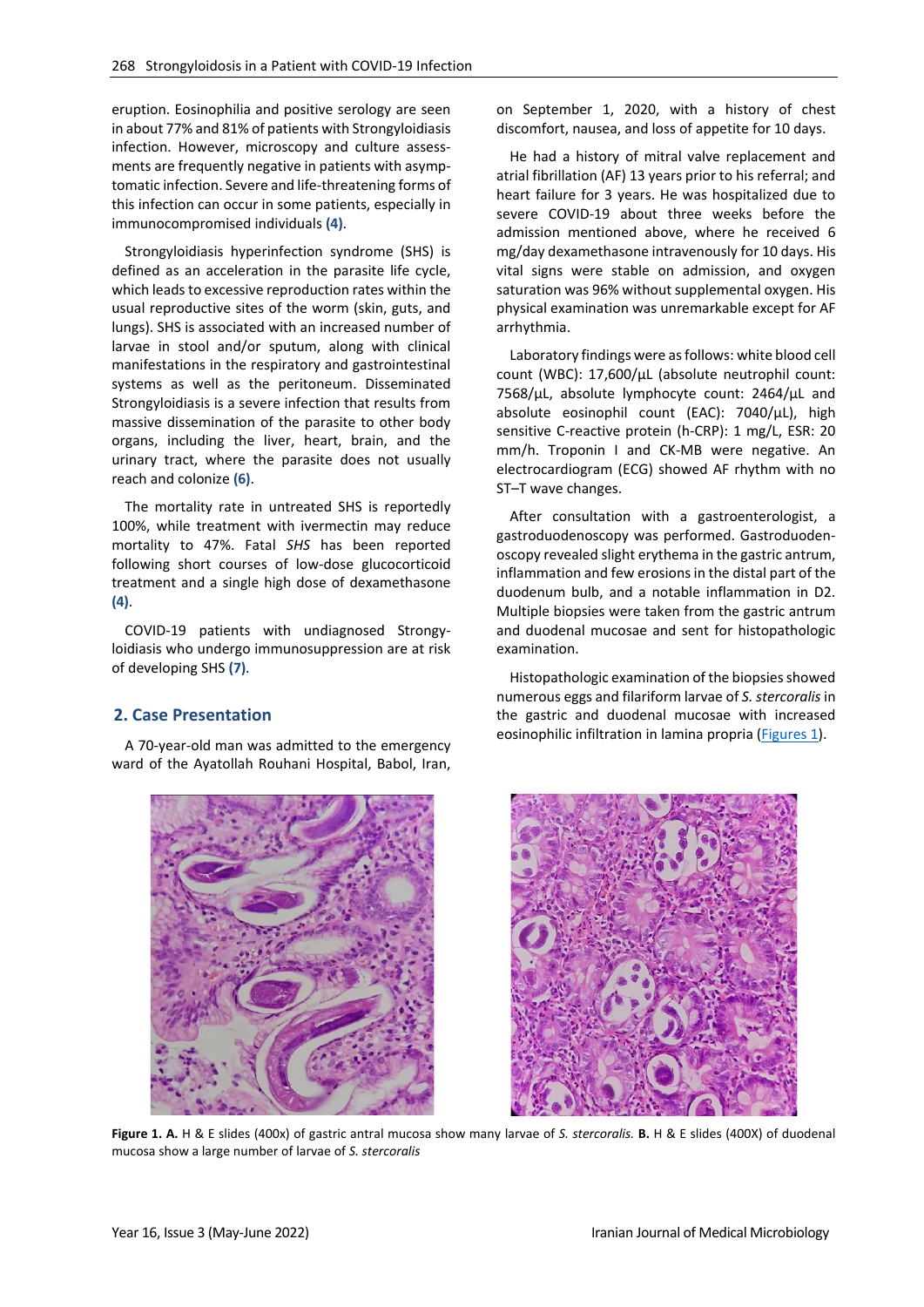These findings confirmed the diagnosis of SHS syndrome. Therefore, 200 µg/kg Ivermectin was administered to the patient for two days. After 2 weeks, the patient's symptoms did not change, and the WBC: 10640/µL with EAC of 4117/µL were reported in the laboratory evaluation. Therefore, ivermectin was administered at a dose of 200 µg/kg for 5 days, accompanied by albendazole at a dose of 400 mg every 12 hours for 10 days.

Serial EAC revealed a decreasing trend in eosinophil count. The patient's symptoms, including chest discomfort, nausea, and anorexia, also disappeared.

#### **Follow-up and Outcomes:**

Currently, after about eight months, the patient is in good general condition without any complaints or adverse events.

### **3.Discussion**

*Strongyloides* infection is common in tropical and subtropical regions and in passengers, migrants, and prisoners of war who have spent time in these areas. Strongyloidiasis is mainly an asymptomatic or mildly symptomatic disease **(7)**. However, in the case of immunosuppression, strongyloidiasis can cause hyperinfection syndrome or disseminated infection with a mortality rate of 70 to 100% **(9)**.

Asymptomatic *Strongyloides* infection in patients undergoing immunosuppression with dexamethasone should be considered to avoid precipitating SHS.

Clinical observational studies described improved clinical symptoms and oxygenation after steroid administration in patients with severe COVID-19 **(10, 11, 12)**. We found two published case reports of SHS in COVID-19 patients who became immunesuppressed due to dexamethasone and tocilizumab administration.

For the first time, Marchese *et al.* reported a case of a 59-year-old Italian patient treated with high dose intravenous dexamethasone and two intravenous doses of tocilizumab for bilateral interstitial pneumonia associated with SARS-CoV-2 infection who developed itching, abdominal pain, and an increased eosinophil count. Stool examination confirmed the presence of *S. stercoralis* larvae. The patient was

### **Referance**

- 1. Shereen MA, Khan S, Kazmi A, Bashir N, Siddique R. COVID-19 infection: Emergence, transmission, and characteristics of human coronaviruses. J Adv Res. 2020; 24: 91-98. [\[DOI:10.1016/j.jare.2020.03.005\]](https://doi.org/10.1016/j.jare.2020.03.005) [\[PMID\]](https://www.ncbi.nlm.nih.gov/pubmed/32257431) [\[PMCID\]](http://www.ncbi.nlm.nih.gov/pmc/articles/PMC7113610)
- 2. Stauffer WM, Alpern JD, Walker PF. COVID-19 and Dexamethasone: A Potential Strategy to Avoid

treated with a 4-day course of ivermectin that resulted in full recovery **(13)**.

Furthermore, Lier *et al.*, on October 2020, reported a case of a 68-year-old man with COVID-19 infection who developed disseminated strongyloidiasis following treatment with high-dose corticosteroids and tocilizumab. The authors suggested *Strongyloides* infection be screened in individuals with COVID-19 who come from *S. stercoralis* endemic regions before initiating immunosuppressive therapy **(14)**.

In this case presentation, we reported a 70-year-oldman with SHS following a 10-day treatment with intravenous dexamethasone for severe COVID-19 who presented with a significantly increased EAC on admission.

In this context, the risk assessment should be performed for Strongyloidiasis in patients who live or have visited areas where the organism is endemic before and during corticosteroid therapy for COVID-19, and Strongyloidiasis should be considered in cases of unexplained hypereosinophilia.

# **4. Conclusion**

Early diagnosis and appropriate treatment of SHS significantly reduce the mortality rate in SHS. Clinicians should be aware of the risk of SHS syndrome in COVID-19 patients undergoing corticosteroid therapy. Furthermore, unexplained hypereosinophilia in immunosuppressed patients should be an alarming sign of SHS, especially in *S. stercoralis* endemic areas.

### **Acknowledgment**

The authors would like to thank all the Babol Ayatollah Rouhani Hospital staff for their valuable help.

# **Funding**

The authors declared no conflict of interest.

# **Conflict of Interest**

Funded for this study, provided by the authors.

Steroid-Related Strongyloides Hyper infection. JAMA.2020;324(7):623-624. [\[DOI:10.1001/jama.2020.13170\]](https://doi.org/10.1001/jama.2020.13170) [\[PMID\]](https://www.ncbi.nlm.nih.gov/pubmed/32761166)

3. Patel SK, Saikumar G, Rana J, DhamaJ, Yatoo MI, Tiwari R, et al. Dexamethasone: a boon for critically ill COVID-19 patients?. Travel Med Infect Dis. 2020;37:101844. [\[PMID\]](https://www.ncbi.nlm.nih.gov/pubmed/32791213) [\[PMCID\]](http://www.ncbi.nlm.nih.gov/pmc/articles/PMC7416109) [\[DOI:10.1016/j.tmaid.2020.101844\]](https://doi.org/10.1016/j.tmaid.2020.101844)